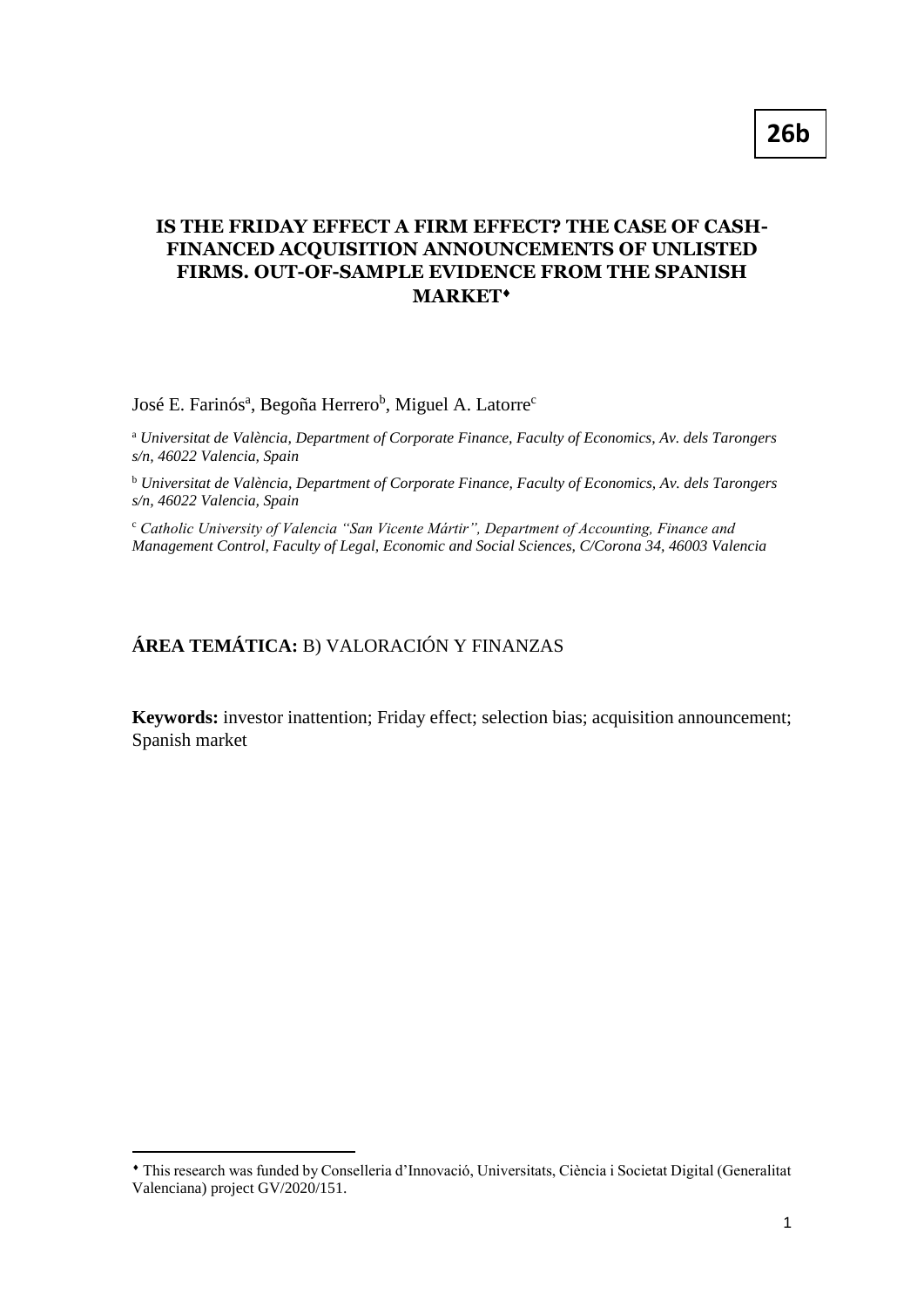## **IS THE FRIDAY EFFECT A FIRM EFFECT? THE CASE OF CASH-FINANCED ACQUISITION ANNOUNCEMENTS OF UNLISTED FIRMS. OUT-OF-SAMPLE EVIDENCE FROM THE SPANISH MARKET**

## **Abstract**

Prior research shows that acquirers of unlisted target firms gain positive and significant abnormal returns in cash-financed acquisition announcements regardless of firm and deal characteristics. However, Farinós *et al*. (2021) are the first to show evidence of market underreaction to this sort of acquisition announcements when they are made on Friday, which is consistent with the inattention hypothesis. In this research, we explore whether this result is spurious, as Michaely *et al*. (2016) claim about several corporate events in the U.S. market after addressing selection bias. We employ a final sample of 192 cashfinanced acquisition announcements of unlisted target firms made by listed Spanish firms from 1998 to 2018. We show that, after correcting for selection bias, the reduced market response to Friday acquisition announcements remains.

**Keywords:** investor inattention; Friday effect; selection bias; acquisition announcement; Spanish market

**JEL classification:** G11; G14; G34; G41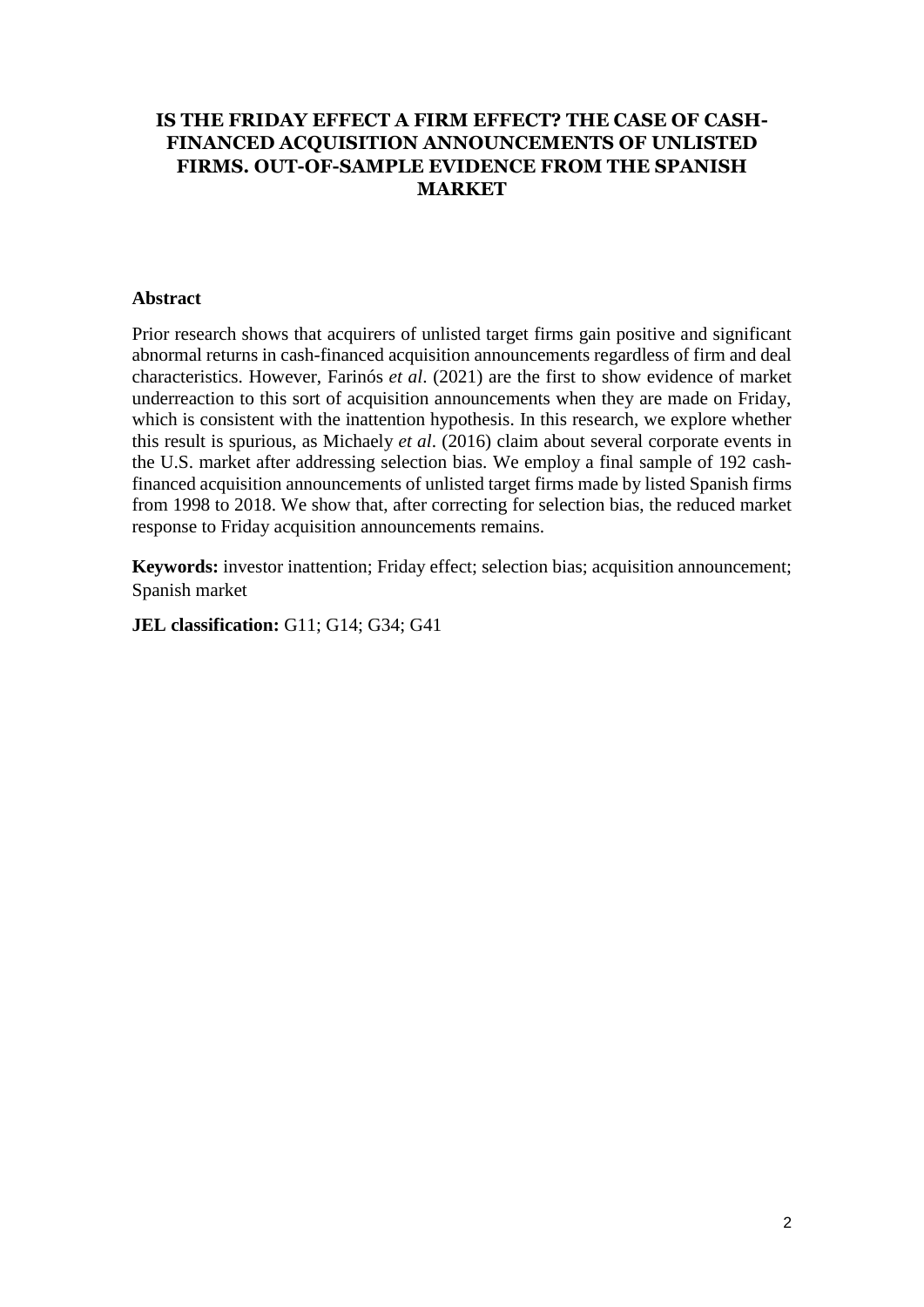#### **1. Introduction**

A large body of research has documented significant positive abnormal announcement returns to acquirers of unlisted targets regardless of firm and deal characteristics [Draper and Paudyal (2006), Petmezas (2009), Martynova and Renneboog (2011), Feito–Ruiz *et al*. (2014), Shams *et al*. (2013) and Farinós *et al*. (2017), among others]. However, Farinós *et al*. (2021) show, for the first time, that this result does not hold any longer when the limited investor attention on Friday is introduced in the analysis. Instead, they find a significant lower market reaction to all-cash acquisition announcements released during market trading hours in terms of both price and trading volume. In addition, they find that the combined analysis of the day and time the announcement is made introduces the notion of attention fluctuations along the trading day.

Previous research suggests the striking behavioural regularity that investors might pay less attention to information released on Friday than to similar information released on other days of the week. This phenomenon is explained by the idea that investors and traders might get distracted by their weekend plans and thus pay less attention to corporate news on Friday, which would result in a market underreaction to the announcement. Research on this issue focused first on earnings announcements [DellaVigna and Pollet (2009) and DeHaan *et al*. (2015)]. Later, research analysed investor inattention around the market response to merger announcements [Louis and Sun (2010), Adra and Barbopoulos (2018), Reyes (2018), Siganos (2019)], and other events such as analyst recommendation changes [Ben-Rephael *et al*. (2017)].

In this framework, Michaely *et al*. (2016) claim that selection bias complicates the interpretation of results showing reduced market reaction to announcements on Fridays. The baseline of Michaely *et al*.'s (2016) argument is that the market underreaction to Friday announcements is not related to the day of the week on which the announcement is made but to the differences between the characteristics of firms that make Friday announcements and those of firms that do not make Friday announcements.

In order to address the potential selection bias, Michaely *et al*. (2016) state that the problem here is that, in addition to observable firm characteristics, there are unknown relevant firm characteristics that prevent techniques such as matching firms, instrumental variables, and the two-step estimation procedure of Heckman (1979) from fully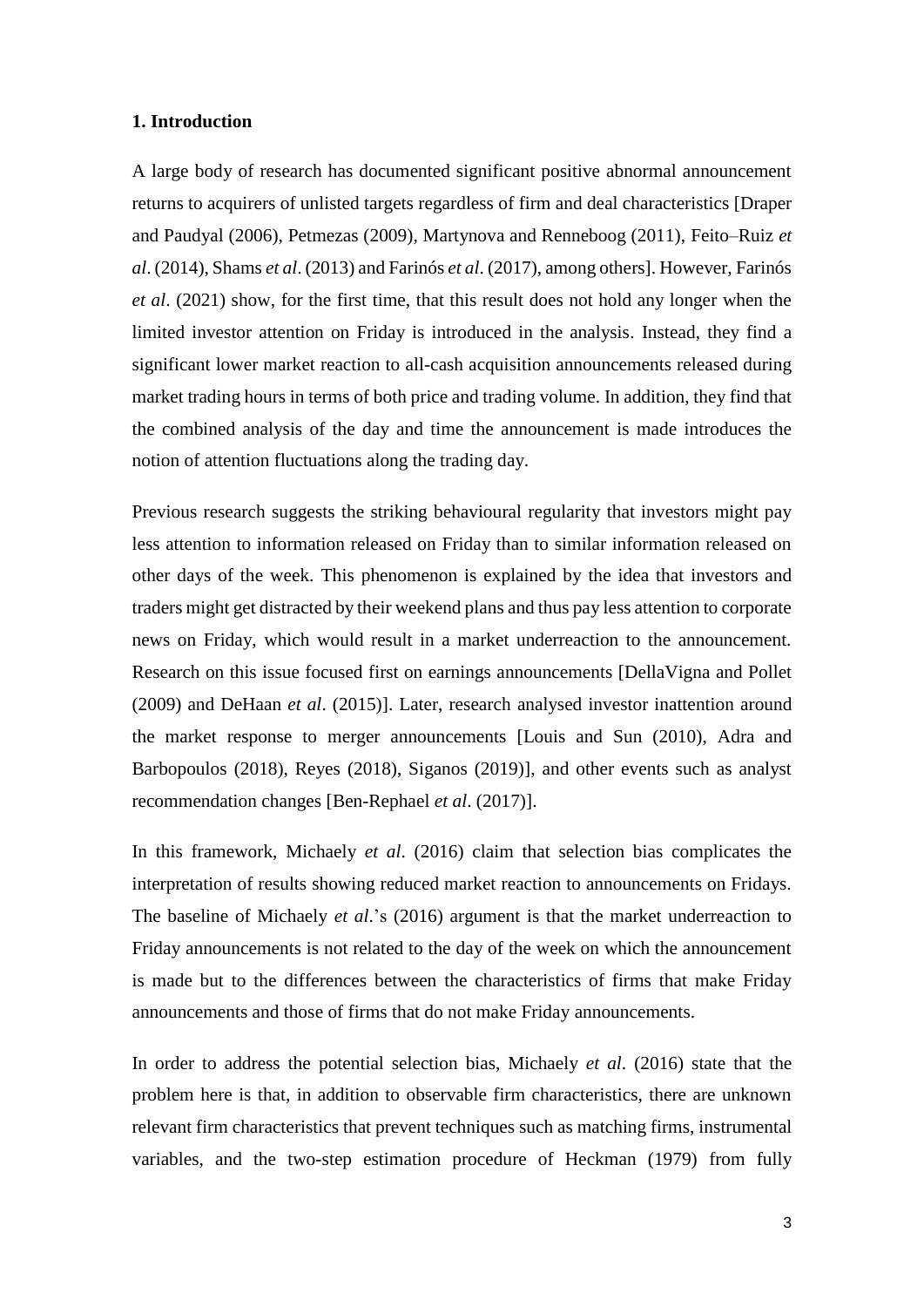eliminating this sort of bias. Consequently, they propose to measure the Friday effect using a sample that is relatively homogeneous in terms of both observable and unobservable characteristics associated with selection bias by splitting the full sample into Friday announcer firms (firms that have at least one announcement on a Friday) and non-Friday announcer firms (firms that have never made a Friday announcement). They claim that their approach to the selection bias problem enhances other techniques because the "correct" sample is formed at the *study design* stage, while the other techniques form the sample at the *analysis stage*. Therefore, their approach does not require knowing specific firm characteristics associated with firms' announcement timing decisions. They find that the U.S. market underreaction to Friday announcements of dividend changes, seasoned equity offerings, share repurchases, earnings, and mergers disappears after correcting for selection bias through their methodology.

In this study, we address the question of whether the Friday underreaction to cashfinanced acquisition announcements of privately held firms in the Spanish market is a firm effect and is, therefore, not associated with investor's inattention. Unlike Michaely *et al*. (2016), we explore market response to Friday announcements not only in terms of abnormal returns but also in terms of abnormal trading volume activity. To perform our analyses, we employ a final sample of 192 cash-financed acquisition announcements of unlisted target firms released by listed Spanish firms from 1998 to 2018.

Our results regarding the market response to the acquisition announcements in terms of returns, trading volume, and differential observable firm characteristics reject the notion that the Friday effect found by Farinós *et al*. (2021) is related to a firm effect. Instead, we find that the differential market response for Friday acquisition announcements is robust after controlling for selection bias. Similarly, abnormal trading volume behaviour does not experience changes. Consistent with these results, we do not find that Friday announcer firms have significant differences with non-Friday announcer firms in any observable firm characteristics from neither a univariate nor a multivariate perspective. This research shows that out-of-sample evidence from developed country capital markets is relevant in order to test the generalization of U.S. market results.

The remainder of the paper is organized as follows. Section 2 discusses the hypotheses that will be tested. Section 3 describes our sample. In Section 4 we present the methodology used to explore whether the selection bias problem explains the Friday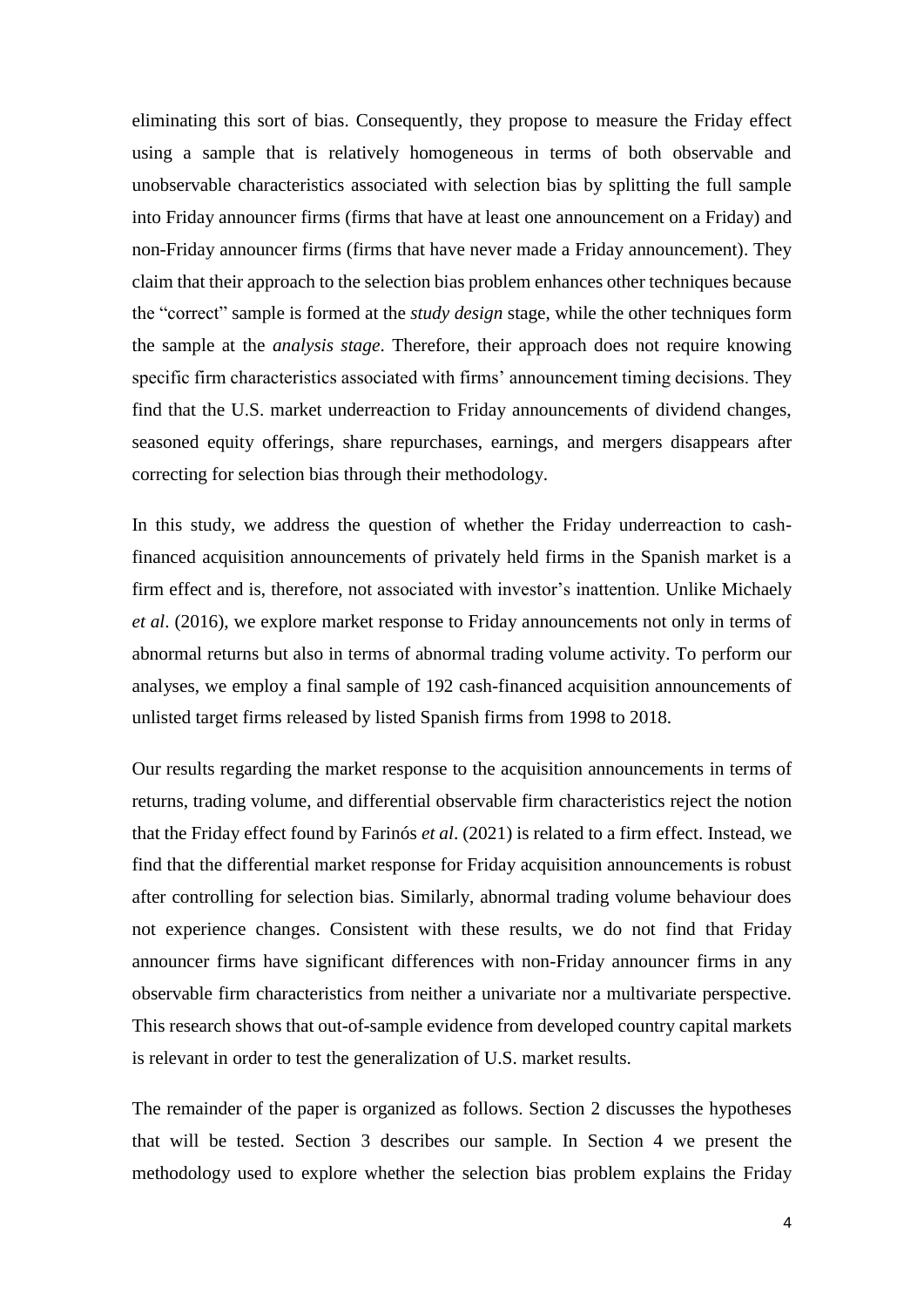effect found for announcements of cash-financed acquisitions of unlisted firms. Section 5 shows our results and Section 6 presents the main conclusions.

## **2. Study design and hypothesis to test**

Given the evidence from Farinós *et al*. (2021) for the Spanish market, we expect to find that investors underreact to all-cash acquisition announcements of unlisted targets occurring in the market on Fridays. According to Michaely *et al*. (2016), this differential market reaction to announcements on Fridays is a spurious result because of the heterogeneity that arises from ignoring the observable and unobservable differences in the characteristics of the firms in the treated and control groups (Friday and non-Friday announcements) that also influence market reaction to corporate announcements. Consequently, the selection bias problem is present.

In this framework, this study tests the following hypotheses. First, we address the potential selection bias problem by working with a sample of firms that is homogeneous in terms of (unknown) characteristics determining the decision to announce on Fridays. Thus, we split our sample into Friday announcer firms (firms that have at least one announcement on a Friday) and non-Friday announcer firms (firms that have never made a Friday announcement). Therefore, the first hypothesis is:

*Hypothesis 1 (H1): If the Friday effect is a firm effect then we should find that Friday announcer firms induce a weaker market reaction than non-Friday announcer firms on any weekday (not only on Fridays).*

Although Michaely *et al*. (2016) do not address this issue, the lower market response on Friday that supports the inattention hypothesis does not only refer to differential abnormal returns but also to smaller abnormal trading volume for firms that announce on Friday, as Louis and Sun (2010) and Farinós *et al*. (2021) find. Thus, our second hypothesis is:

*Hypothesis 2 (H2): If the Friday effect is a firm effect then we should find that Friday announcer firms induce a smaller abnormal trading volume activity than non-Friday announcer firms on any weekday (not only on Fridays).*

Next, we explore if the Friday differential behaviour is due to differences in firms' observable characteristics between Friday and non-Friday announcers after controlling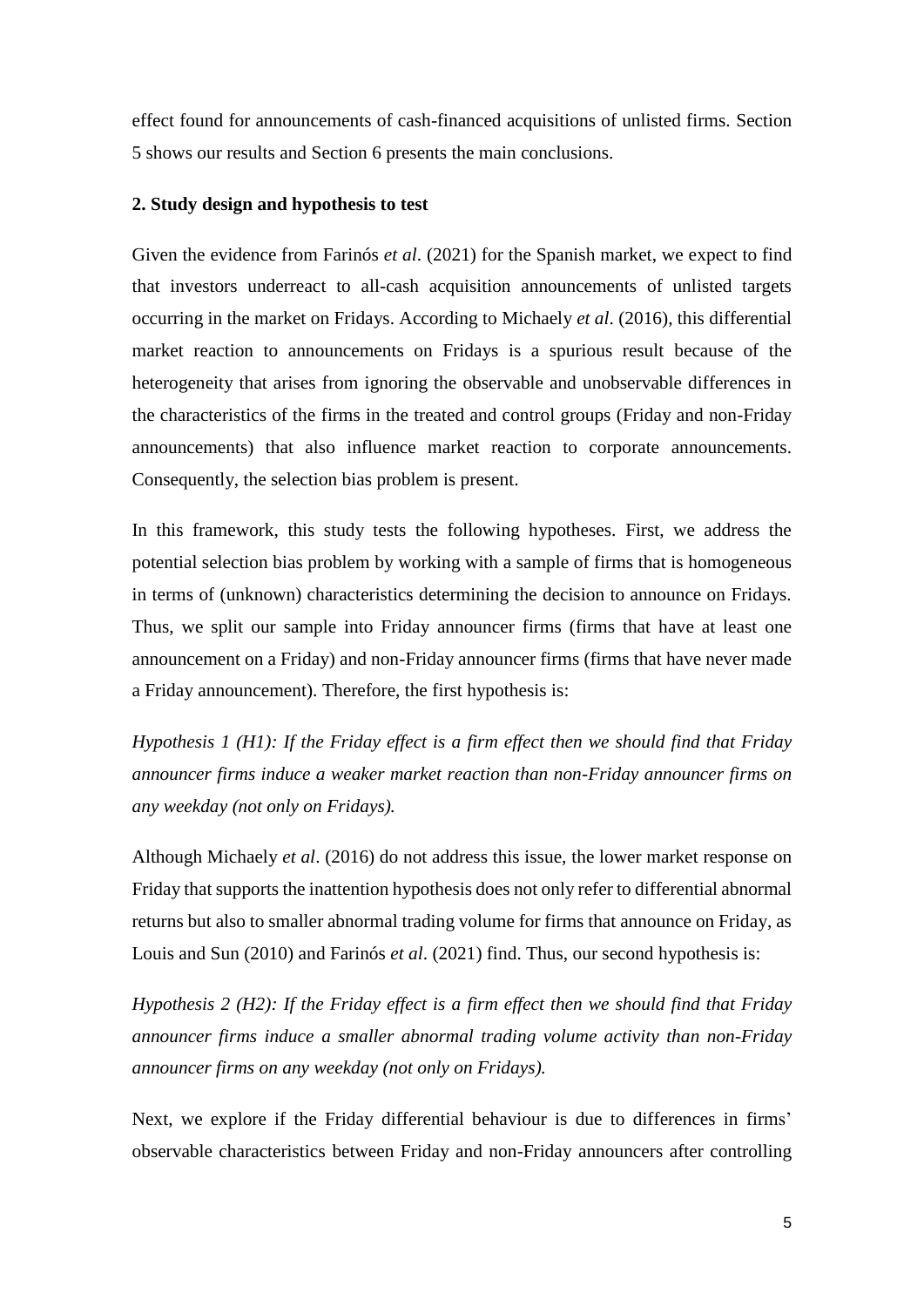for unobservable characteristics that may determine the decision of making an acquisition announcement on Friday. Therefore, the third hypothesis is:

*Hypothesis 3 (H3): Firms classified as Friday announcers are significantly different in some observable characteristics from firms that are classified as non-Friday announcers.*

## **3. Sample**

Information on acquisitions (announcement date, identity of bidders and targets, payment method, etc.) performed by Spanish listed firms was manually collected from the Spanish Security Exchange Commission (*Comisión Nacional del Mercado de Valores*, hereafter CNMV) web page.

Given that an acquisition announcement may occur when the market is already closed, we needed to define the day of the acquisition announcement and the event day (*t0*). The announcement day is the calendar day on which the CNMV publishes the official acquisition communication, regardless of the time of the day at which it is released. The event day (*t0*) is the trading day when the first closing price is available after the official acquisition communication to the CNMV.

The necessary economic and financial information for this research came from the *Banco de España* (Spanish Central Bank) web page and the SABI, Amadeus and Orbis databases. Following Chang (1998) and others, the sample comprised *completed control acquisitions* exclusively. We defined a completed control acquisition as one in which the buyer has increased its ownership position to over 50%, regardless of the amount of the target firm's stake previously owned by the buyer. Therefore, our initial sample consisted of all acquisitions conducted by listed firms in the Spanish market (*Sistema de Interconexión Bursátil Español*, hereafter SIBE) over the period 1998–2018, that is, 378 acquisitions announcements. For an acquisition announcement to remain in the final sample, it needs to meet the criteria showed in Table 1.

After the application of the former criteria, we obtained a sample that comprised 192 allcash acquisition announcements of unlisted firms from 1998 to 2018.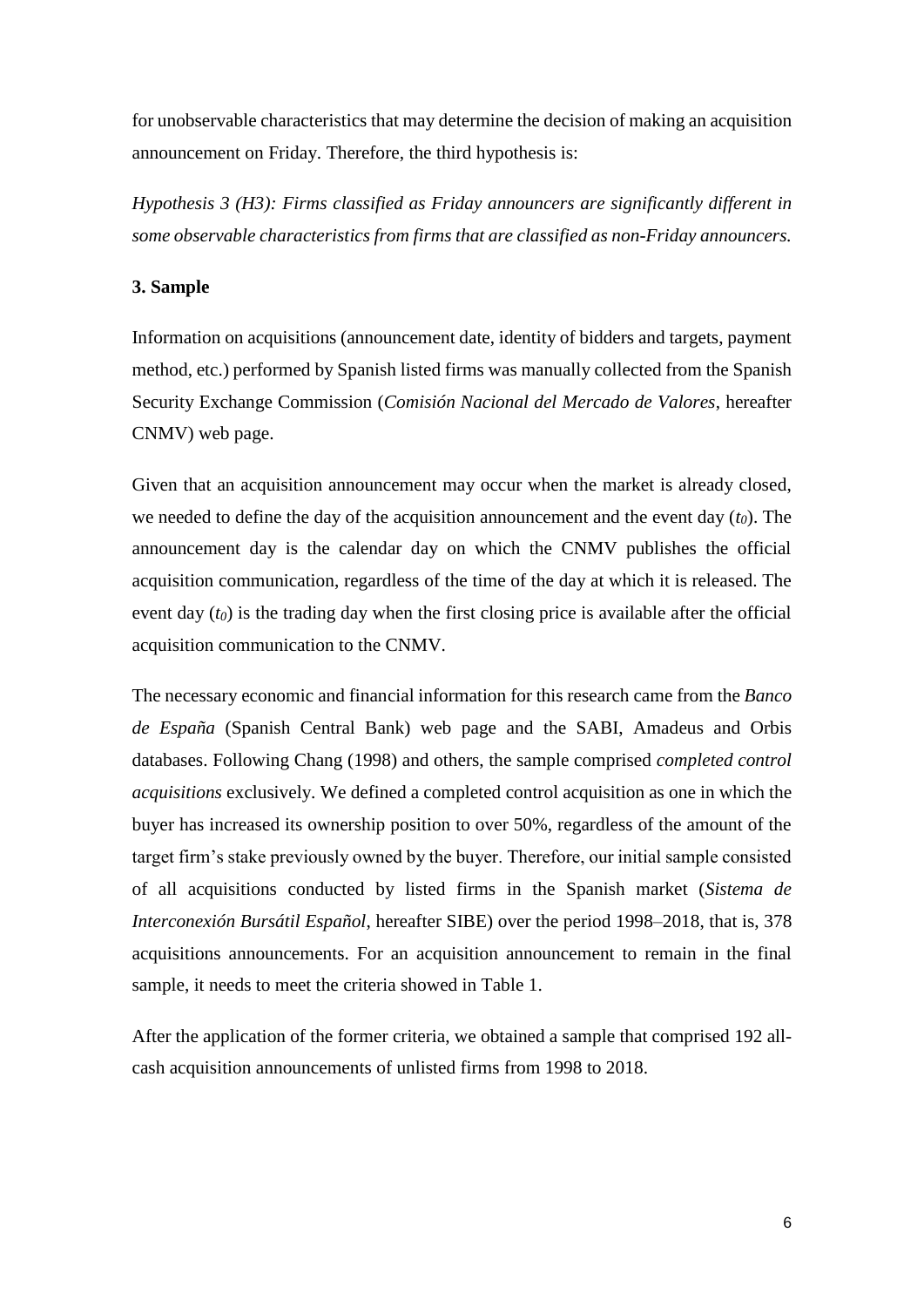**Table 1.** Sample selection process.

|       |                                                                              | <b>Observations</b> |  |  |
|-------|------------------------------------------------------------------------------|---------------------|--|--|
|       | <b>Initial Sample</b>                                                        |                     |  |  |
| Less: |                                                                              |                     |  |  |
| (i)   | The method of payment is non all-cash                                        | (45)                |  |  |
| (ii)  | The target firm is public                                                    | (89)                |  |  |
| (iii) | The exact time of the official acquisition announcement on the               |                     |  |  |
|       | CNMV website day is unknown                                                  | (1)                 |  |  |
| (iv)  | No other contaminating event must exist in the five days prior to and        |                     |  |  |
|       | after the event day $(t_0)$ that may affect the target firm's price, such as |                     |  |  |
|       | dividend payments, profit announcements or stock splits                      | (12)                |  |  |
| (v)   | No other overlapping acquisition announcement must exist by the              |                     |  |  |
|       | same firm during the 120 trading days prior to the event day $(t_0)$         | (38)                |  |  |
| (vi)  | The abnormal return of the event day $(t_0)$ must not be an outlier          | (1)                 |  |  |
|       | <b>Final Sample</b>                                                          | 192                 |  |  |

Table 2 shows the daily distribution of the acquisition announcements.<sup>1</sup> It seems that the number of announcements peaks on Tuesday and then declines steadily during the rest of the week, with 24.48% of the announcements being made on Tuesdays and 17.71% on Fridays. However, the  $\chi^2$  test shows that the observed daily distribution of the acquisition announcements does not significantly depart from the 20% that would be expected if the announcements were uniformly distributed across the weekdays.

**Table 2.** Daily distribution of the acquisition announcement sample.

| <b>Total</b> | Expected | Mon.   | Tues.                       | Wed. | Thu. | Fri. | $\chi^2 p$ -value |
|--------------|----------|--------|-----------------------------|------|------|------|-------------------|
| 192          | 38.4     | 35     |                             | 41   | 35   | 34   | 0.524             |
|              | 20%      | 18.23% | 24.48% 21.35% 18.23% 17.71% |      |      |      |                   |

*Note: Expected* is the daily number of acquisition announcements expected if they were released uniformly across the weekdays.

## **4. Methodology**

**.** 

#### *4.1. Abnormal return estimation*

In order to compute the abnormal returns on the event day (*t0*), we employed conventional event study methodology. The event window was defined as an 11-day window centred on the day of the announcement  $(t_0-5, t_0+5)$ , and the estimation window ("uncontaminated" interval) was defined as a 115-day window  $(t_0-6, t_0-120)$ . We estimated "uncontaminated" risk factors from the empirical version of the Capital Asset-Pricing Model (CAPM) as we show in equation [1].

<sup>&</sup>lt;sup>1</sup> We reclassified one announcement released on Sunday as a Friday announcement.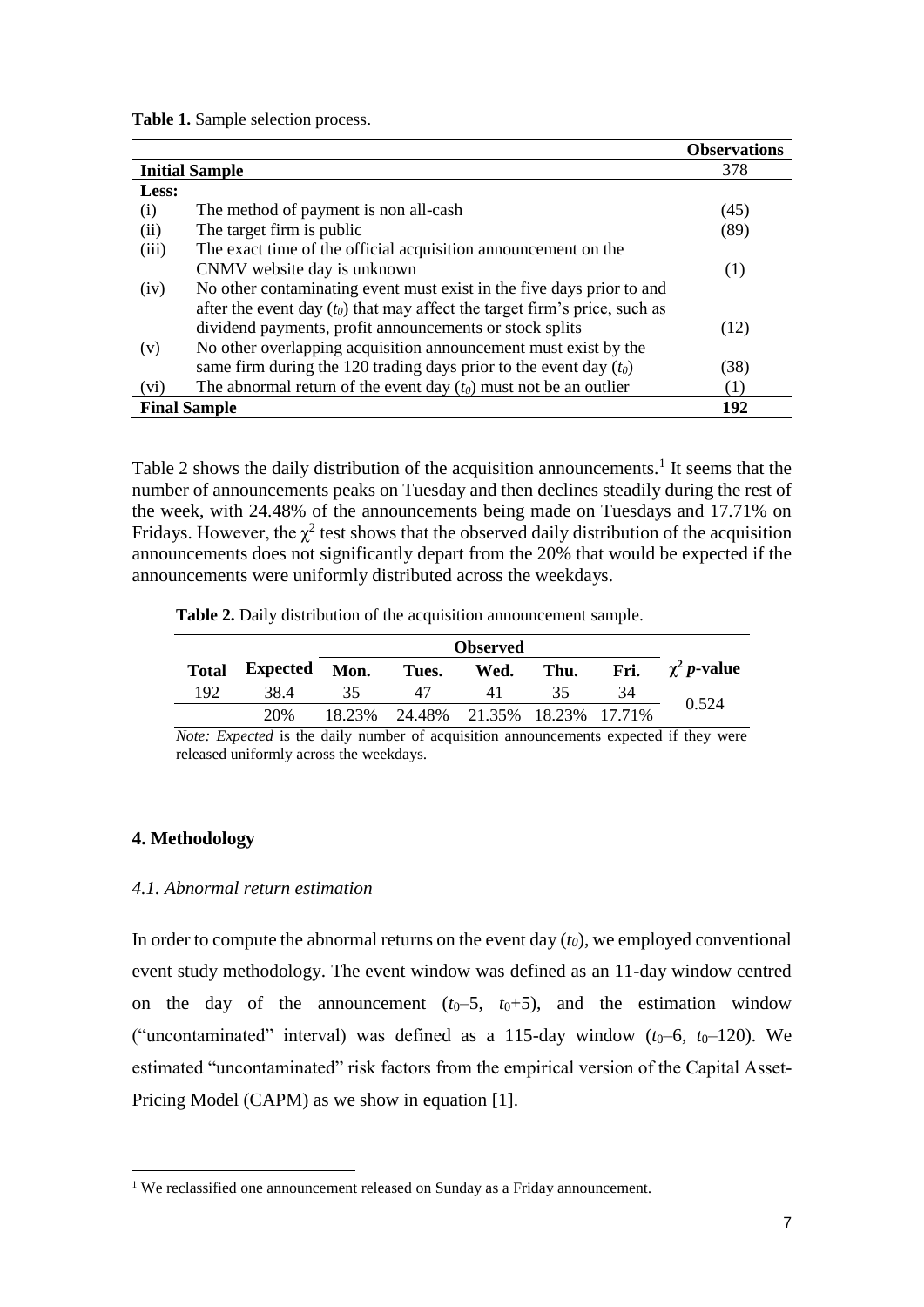$$
R_{it} - R_{ft} = \alpha_i + \beta_i (R_{mt} - R_{ft}) + \varepsilon_{it},
$$
\n[1]

where  $R_{it}$  is the simple daily return of the acquiring firm *i* on day *t*,  $R_f$  is the daily return on *Letras del Tesoro* (Spanish Treasury Bill) and *Rmt* is the return on a value-weighted market index (specifically, the Madrid Stock Exchange Index–IGBM). We identified one extreme abnormal return (outlier) that exceeded three times the standard deviation of the abnormal returns.

#### *4.2. Abnormal trading activity estimation*

1

We employ the abnormal trading volume to analyze the market's reaction to acquisition announcements conditional on the day of the week and time of the day. $<sup>2</sup>$  To measure</sup> abnormal trading volume, we follow DellaVigna and Pollet (2009), Hirshleifer *et al*. (2009) and Louis and Sun (2010). Thus, we log transform the market value of the shares traded (log\_V). Then, we estimate the abnormal trading volume as the difference between log V at the acquisition announcement and log\_V over the premerger announcement period. In order to remove the effect of normal trading-volume variations across the days of the week and capture the effect of the acquisition announcements on the trading volume, we match the event day (*t0*) with the same day of the week over the previous four weeks. Specifically, for each acquisition announcement, we compute the acquirer's abnormal trading volume for day *t<sup>0</sup>* as the difference between the log\_V for day *t<sup>0</sup>* and the average log\_V for days −7, −14, −21, and −28 relative to *t0*.

#### *4.3. Overcoming selection bias: Friday announcer selection sample*

As discussed above, Michaely *et al*. (2016) state that the investor underreaction to acquisition announcements on Friday may be the consequence of observable and/or unobservable firm characteristics that make the market react differently to their announcements regardless of the day of the week they were released. Actually, they claim that, as relevant firm characteristics are usually unknown, techniques such as matching firms, instrumental variables or the two-step estimation procedure of Heckman (1979) do not fully eliminate selection bias. Consequently, they argue that, as Friday announcers

<sup>2</sup> Padungsaksawasdi *et al*. (2019) show evidence that reinforces prior literature that used trading volume as a proxy of investor attention.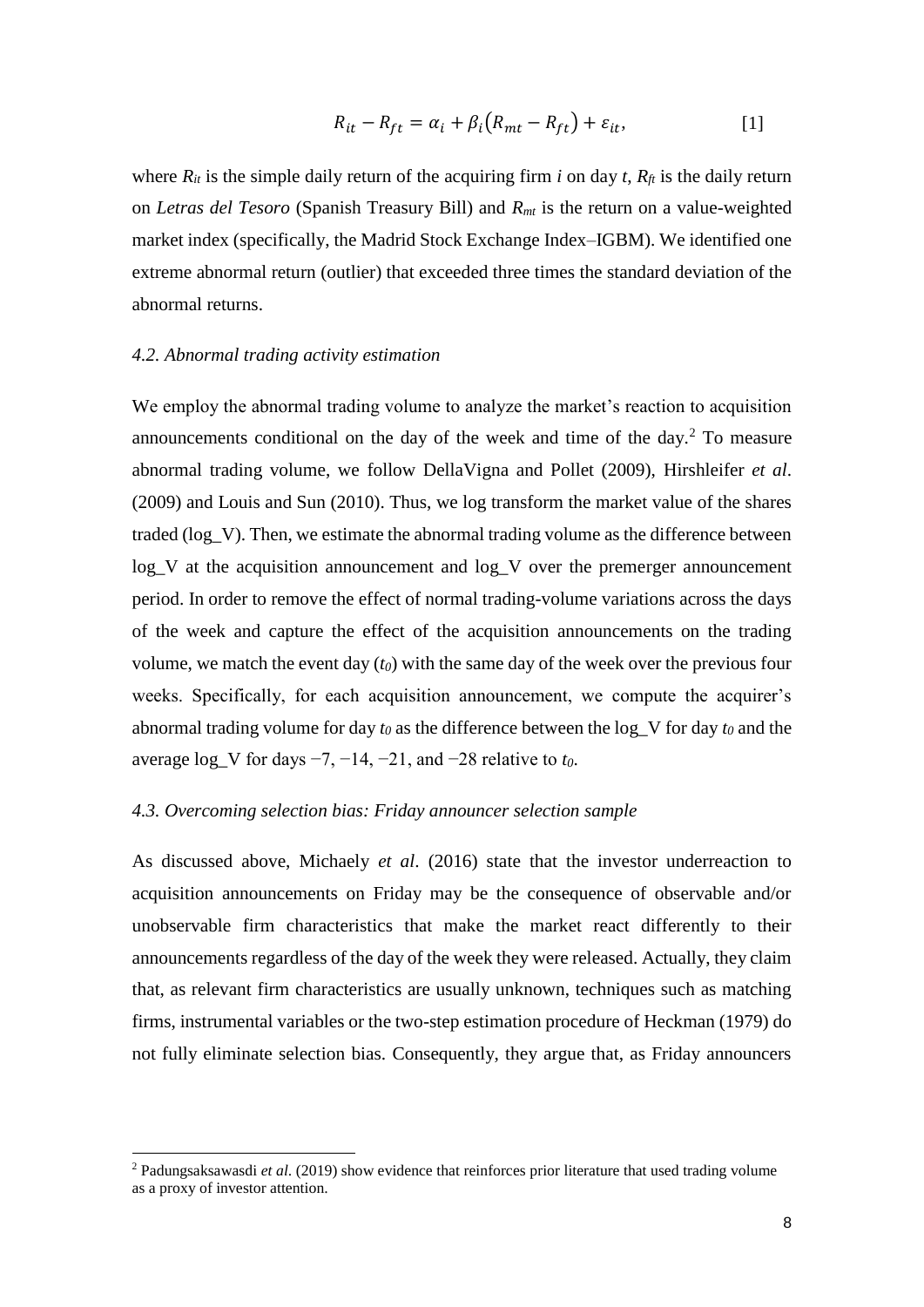have common unobserved characteristics, the selection bias problem can be addressed by exclusively using the relatively homogeneous sample of the Friday announcer firms.

As Michaely *et al*. (2016) did, we define a *Friday announcer* as a firm that has made at least one acquisition announcement on a Friday. Although our interest focuses on the acquisition announcement of unlisted firms, we employ the initial sample of 378 acquisition announcements in order to classify the firms in the final sample as a Friday announcer or as a non-Friday announcer (that is, a firm that has never made a Friday announcement). In this way, we assure that the sample of Friday announcers is more homogeneous in terms of both observable and unobservable characteristics associated with selection bias and it is free from any induced bias caused by our sample selection criteria in Section 3.

Table 3 summarizes the number of observations for announcements on each weekday in the case of the 42 Friday announcer firms (Panel A) and 45 non-Friday announcer firms (Panel B). If announcements were uniformly distributed across weekdays, the expected frequency of daily announcements would be 20% in the case of Friday announcer firms and 25% for non-Friday announcer firms. As shown in Table 3, while the observed daily distribution of the non-Friday announcer firms' acquisition announcements does not significantly depart from the expected distribution (Panel B), Friday announcer firms concentrate their acquisition announcements on Friday (Panel A), with 30.63% of the announcements being made on Fridays. Thus, the  $\chi^2$  test rejects the null hypothesis that the observed distribution fits the expected one.

|                                            |                 | <b>Observed</b> |        |               |        |        |                            |
|--------------------------------------------|-----------------|-----------------|--------|---------------|--------|--------|----------------------------|
| <b>Total</b>                               | <b>Expected</b> | Mon.            | Tues.  | Wed.          | Thu.   | Fri.   | $\gamma^2$ <i>p</i> -value |
| Panel A: Friday announcer firms (N=42)     |                 |                 |        |               |        |        |                            |
| 111                                        | 22.20           | 19              | 25     | 16            |        | 34     | 0.040                      |
|                                            | 20%             | 17.12%          | 22.52% | 14.41% 15.32% |        | 30.63% |                            |
| Panel B: non-Friday announcer firms (N=45) |                 |                 |        |               |        |        |                            |
| 81                                         | 20.25           | 16              | 22     | 25            | 18     |        |                            |
|                                            | 25%             | 19.75%          | 27.16% | 30.86%        | 22.22% |        | 0.492                      |

**Table 3.** Daily distribution of acquisition announcements by Friday and non-Friday announcers.

*Note: Friday announcer* is a firm in the final sample that has made at least one acquisition announcement on a Friday. *Non-Friday announcer* is a firm in the final sample that has never made a Friday announcement. *Expected* is the daily number of acquisition announcements expected if they were released uniformly across the weekdays.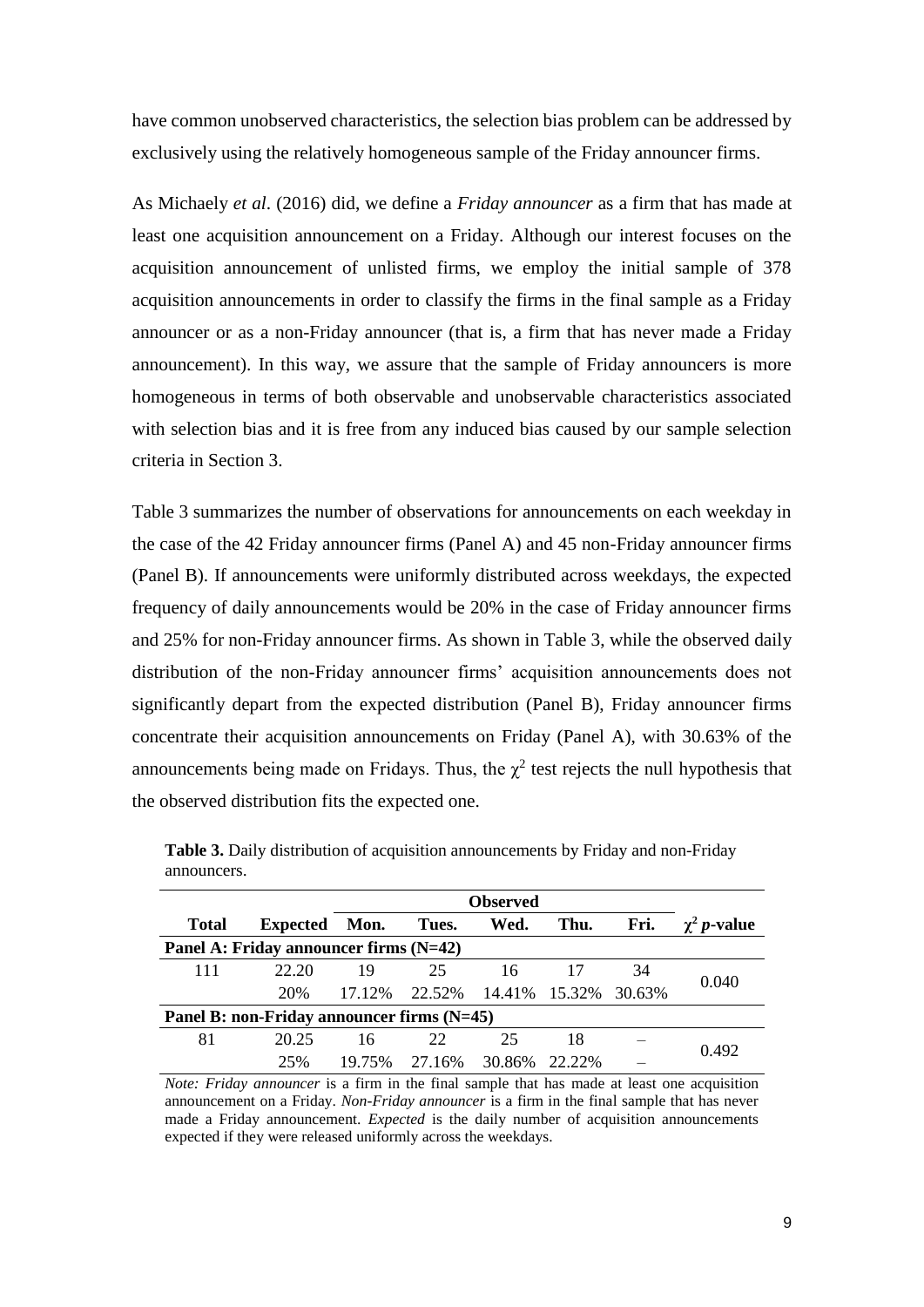Though the classification into Friday announcer and non-Friday announcer may produce more homogenous samples in terms of unobservable characteristics, Michaely *et al*. (2016) agree that the Friday announcer group becomes heterogeneous if some firms have announced on a Friday only once, while others may make every announcement on Friday. To deal with this issue, they propose not only the use of an indicator of whether a firm is a Friday announcer (binary value), but also the inclusion of the frequency of Friday announcements, since it may better capture the extent of firm heterogeneity in terms of announcement timing and average market response. As before, we employ the initial sample of 378 acquisition announcements in computing the *frequency of Friday announcements* across firms.

Figure 1 shows the frequency of Friday announcements of the Friday announcers in our sample.<sup>3</sup> Friday announcements represent between 25% and 50% of their total number of acquisition announcements for most of the Friday announcers (26 out of 45 firms, that is, 58% of the Friday announcer firms). However, the sample may be considered heterogeneous to some extent, as the number of Friday announcers that make less than 25% of their acquisition announcements on Friday is 8 out of 45 firms (18% of the Friday announcer firms) and Friday announcers that make every acquisition announcement on Friday are 6 out of 45 firms (13%).



**Figure 1.** Frequency of Friday announcements of Friday announcers

**.** 

<sup>&</sup>lt;sup>3</sup> Yes, it sounds like a tongue twister for us, too!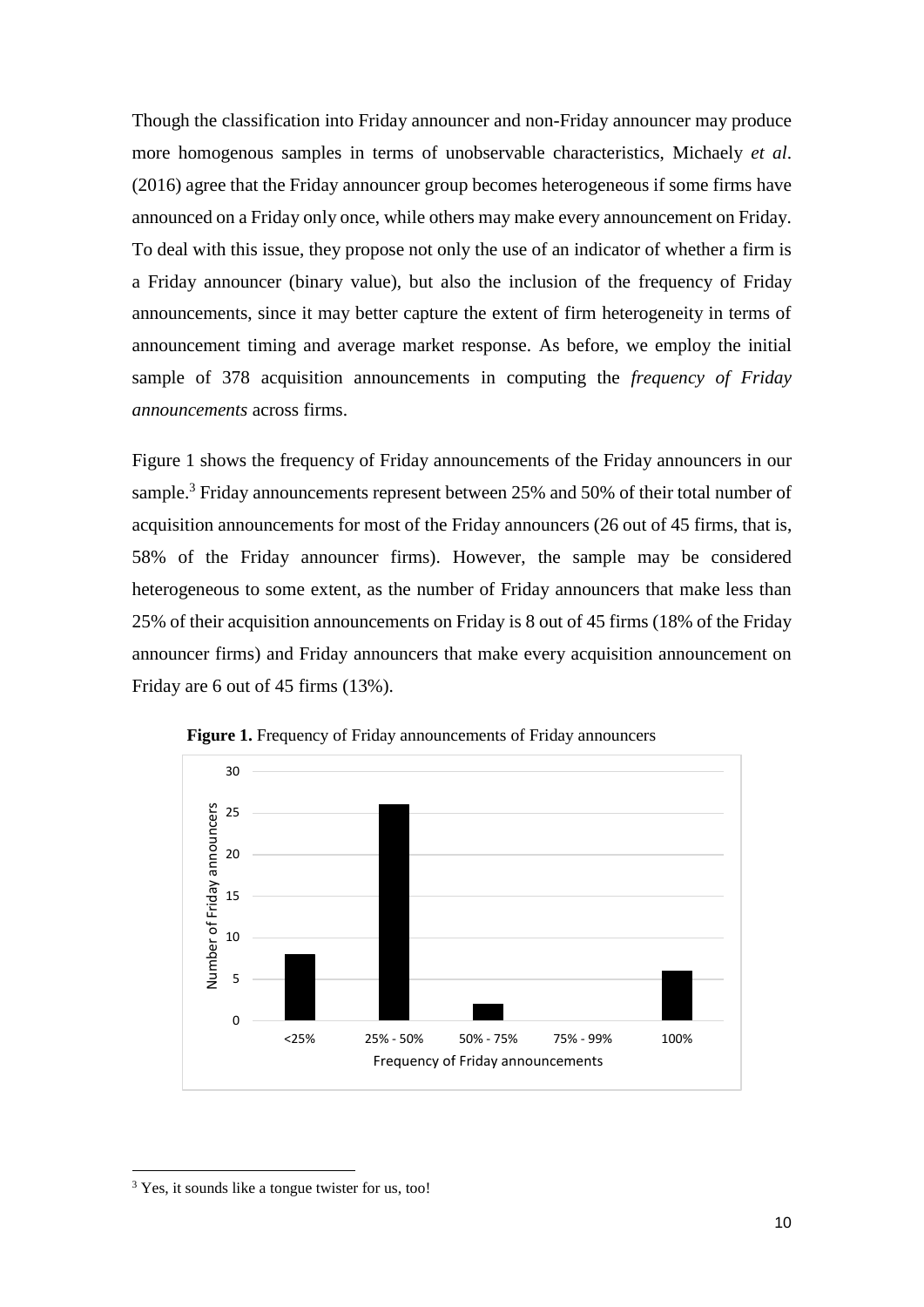#### *4.4. Friday and non-Friday announcer differences in firms' observable characteristics*

In order to explore whether Friday announcers have differential firm characteristics compared to those firms classified as non-Friday announcers, we consider a set of standard observable firm characteristics. Panel A from Table 4 shows a variety of observable acquirer characteristics that has been documented to be related to bidder returns (Capron and Shen (2007), Martynova and Renneboog (2008), Farinós *et al*. (2017), and others). Subsets of these characteristics have been used as control variables in DellaVigna and Pollet (2009), Louis and Sun (2010) and Farinós *et al*. (2021) when studying the Friday inattention phenomenon.

| <b>Characteristic</b>        | <b>Definition</b>                                                                                                                                                                                                                                                                                                                                         |
|------------------------------|-----------------------------------------------------------------------------------------------------------------------------------------------------------------------------------------------------------------------------------------------------------------------------------------------------------------------------------------------------------|
| Market value                 | Market value of the acquirer's common stock 20 trading<br>days prior to the acquisition announcement date (in<br>millions of euros).                                                                                                                                                                                                                      |
| Standardized market value    | Market value of the acquirer's common stock 20 trading<br>days prior to the acquisition announcement date (in<br>millions of euros) divided by the level of the IGBM<br>market index at each point in time. This is to avoid the<br>obvious problems with unstandardized values when<br>using a wide sample horizon [Mitchell and Stafford<br>$(2000)$ ]. |
| Market-to-book ratio (MTB)   | Market value of the acquirer's common stock 20 trading<br>days prior to the acquisition announcement date divided<br>by the book value of the acquirer's common stock at the<br>end of the year prior to the acquisition announcement<br>date.                                                                                                            |
| Return on Assets Ratio (ROA) | Earnings Before Interest, Taxes, Depreciation and<br>Amortization (EBITDA) divided by the acquiring firm's<br>book total assets at the end of the year prior to the<br>acquisition announcement date.                                                                                                                                                     |
| Leverage                     | Total book debt to total book financing of the firm.                                                                                                                                                                                                                                                                                                      |
| Analysts                     | Number of analysts following the acquirer at the date of<br>the announcement (data available since 2005).                                                                                                                                                                                                                                                 |

**Table 4.** Acquirer firm characteristics.

We employ the conventional *t*-test for the mean differences between Friday announcer and non-Friday announcer firms assuming unequal variances in the univariate analysis. In order to apply a multivariate perspective to the analysis of the observable firm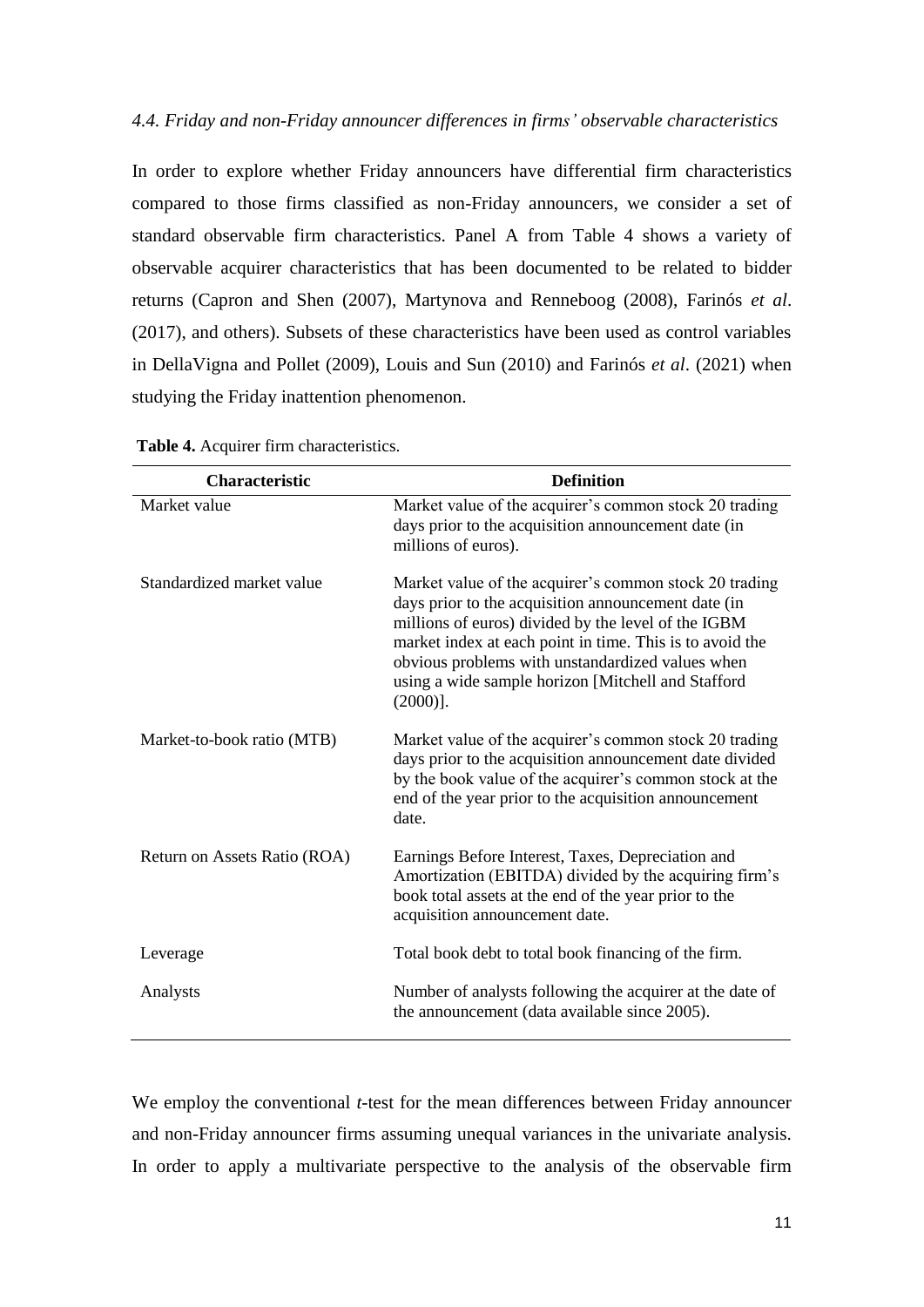characteristics that may predict an acquirer to be a Friday announcer firm we employ both probit and tobit regressions. In the probit regression, the dependent variable is the Friday announcer firm indicator that takes value one if the acquisition announcement is made by a Friday announcer firm and zero otherwise. In the tobit regression, we replace the dependent variable with the frequency of Friday announcements of the acquirers in the full sample.

## **5. Results**

#### *5.1. Market response to acquisition announcements*

Table 5 shows average abnormal returns on Friday and non-Friday cash-financed acquisition announcements of privately held firms for the full sample and Friday and non-Friday announcers. As in Farinós *et al*. (2021), the average abnormal return is statistically significant for all the business days (1.3%) except for Fridays (column 1). When we split the sample into Friday and non-Friday announcers, we obtain a similar result for Friday announcers in column 2. This evidence is against the notion suggested by Michaely *et al*. (2016) that, if the Friday effect is a firm effect, a similar behaviour of Friday announcer firms should be expected on any weekday, not only on Fridays.

**Table 5.** Acquirers' average abnormal returns on Friday vs. non-Friday all-cash acquisition announcements of unlisted firms.

| Day of the acquisition | <b>Full sample</b> | <b>Friday announcers</b> | <b>Non-Friday announcers</b> |
|------------------------|--------------------|--------------------------|------------------------------|
| announcement           |                    |                          | (3)                          |
| Monday-Thursday        | 0.0103             | 0.0090                   | 0.01157                      |
| $p$ -value             | 0.000              | 0.001                    | 0.000                        |
| N                      | 158                | 77                       | 81                           |
| Friday                 | 0.0020             | 0.0020                   |                              |
| $p$ -value             | 0.442              | 0.442                    |                              |
| N                      | 34                 | 34                       |                              |

*Notes:* The table reports regression results for cash-financed acquisition announcements of unlisted firms in 1998–2018. Column 1 uses the full sample of announcements and firms. Column 2 includes all announcements by the Friday announcer firms. Column 3 includes all announcements by the non-Friday announcer firms. Robust standard errors are clustered by firm.

Next, we explore the differential market response to acquisition announcements. Table 6 is similar to Table 3 from Michaely *et al*. (2016). In column 1 of Table 6, we replicate the results in Farinós *et al*. (2021). Consistently, our results show a smaller market response to cash-financed acquisitions of unlisted firms on Friday. Specifically, the regression in column 1 shows that the average abnormal return is –0.84% significantly less positive for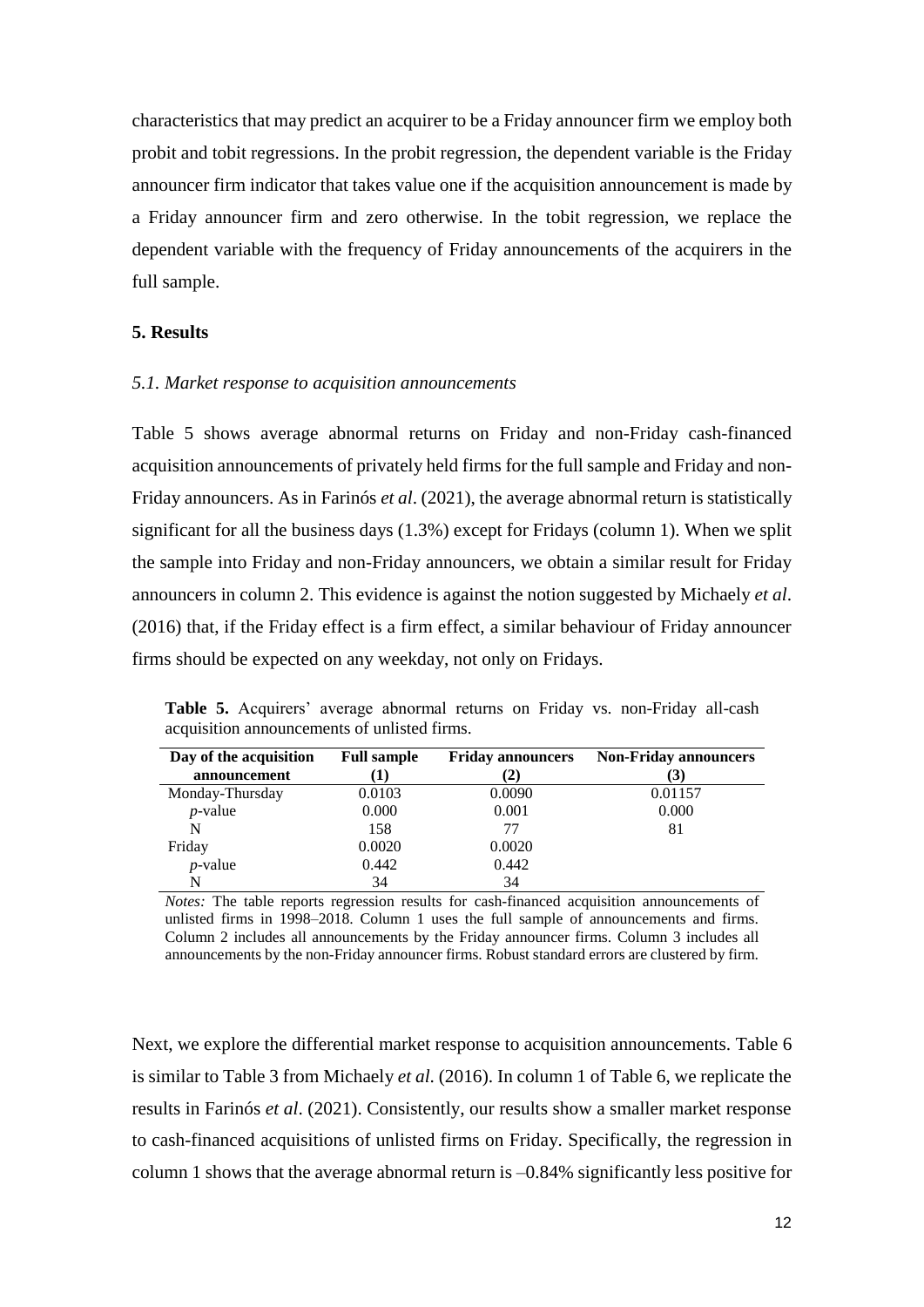announcements on Fridays than for non-Friday ones. 4 In column 2, we examine the differential price response to non-Friday acquisition announcements by Friday announcer firms compared to non-Friday announcer firms using the Friday announcer indicator. We find a reduced reaction to acquisition announcements by the Friday announcer firms on these weekdays. However, and unlike Michaely *et al*. (2016), this reaction is not statistically significant. This evidence questions that the Friday effect detected in column 1 is due to a firm effect. In order to dig into this issue, in column 3, we estimate the model in column 1 on the relatively homogeneous sample consisting of only Friday announcer firms, which should correct for selection bias at the sample design stage. As in column 1, we find that the Friday indicator is negative and statistically significant, meaning that Friday announcer firms also underreact when acquisition announcements are made on Friday. As shown in column 4, in the sample of all announcements, Friday announcer firms have a non-significant 0.26% less positive response, being the Friday indicator of a significant –0.70%.

|                         | Full<br>sample | Monday-<br><b>Thursday</b> | Friday<br>announcer | Full<br>sample | Monday-<br><b>Thursday</b> | <b>Full</b><br>sample |
|-------------------------|----------------|----------------------------|---------------------|----------------|----------------------------|-----------------------|
|                         | (1)            | (2)                        | (3)                 | (4)            | (5)                        | (6)                   |
| Friday                  | $-0.0084$      |                            | $-0.0070$           | $-0.0070$      |                            | $-0.0095$             |
|                         | (0.014)        |                            | (0.087)             | (0.082)        |                            | (0.022)               |
| Friday announcer        |                | $-0.0026$                  |                     | $-0.0026$      |                            |                       |
| (binary)                |                | (0.451)                    |                     | (0.451)        |                            |                       |
| Friday announcer        |                |                            |                     |                | $-0.0005$                  | 0.0037                |
| (frequency)             |                |                            |                     |                | (0.960)                    | (0.606)               |
| Intercept               | 0.0103         | 0.0116                     | 0.0090              | 0.0116         | 0.0104                     | 0.0098                |
|                         | (0.000)        | (0.000)                    | (0.000)             | (0.000)        | (0.000)                    | (0.000)               |
| <b>Observations</b>     | 192            | 158                        | 111                 | 192            | 158                        | 192                   |
| Adjusted $\mathbb{R}^2$ | 0.011          | $-0.009$                   | 0.004               | 0.003          | $-0.013$                   | 0.001                 |

**Table 6.** Market response to cash-financed acquisition announcements of unlisted firms.

*Notes:* The table reports regression results for cash-financed acquisition announcements of unlisted firms in 1998–2018. The dependent variable is the abnormal announcement return of the acquiring firm estimated on the CAPM on the merger announcement day. *Friday* is an indicator equal to one for announcements on Fridays and to zero otherwise. *Friday announcer (binary)* is an indicator equal to one for firms that made at least one merger announcement on a Friday during the sample period and to zero otherwise. *Friday announcer (frequency)* is the frequency of Friday announcements of the Friday announcers. All the columns use the full sample of announcements and firms except column 3. Columns 2 and 5 are announcements by all firms on Mondays through Thursdays. Column 3 refers to all the announcements by the Friday announcer firms. Robust standard errors are clustered by firm, and the *p*values are provided in parentheses.

1

<sup>4</sup> Obviously, the value of the intercept in Table 6 is the same as the average abnormal return for non-Friday announcements in column 1 of Table 5.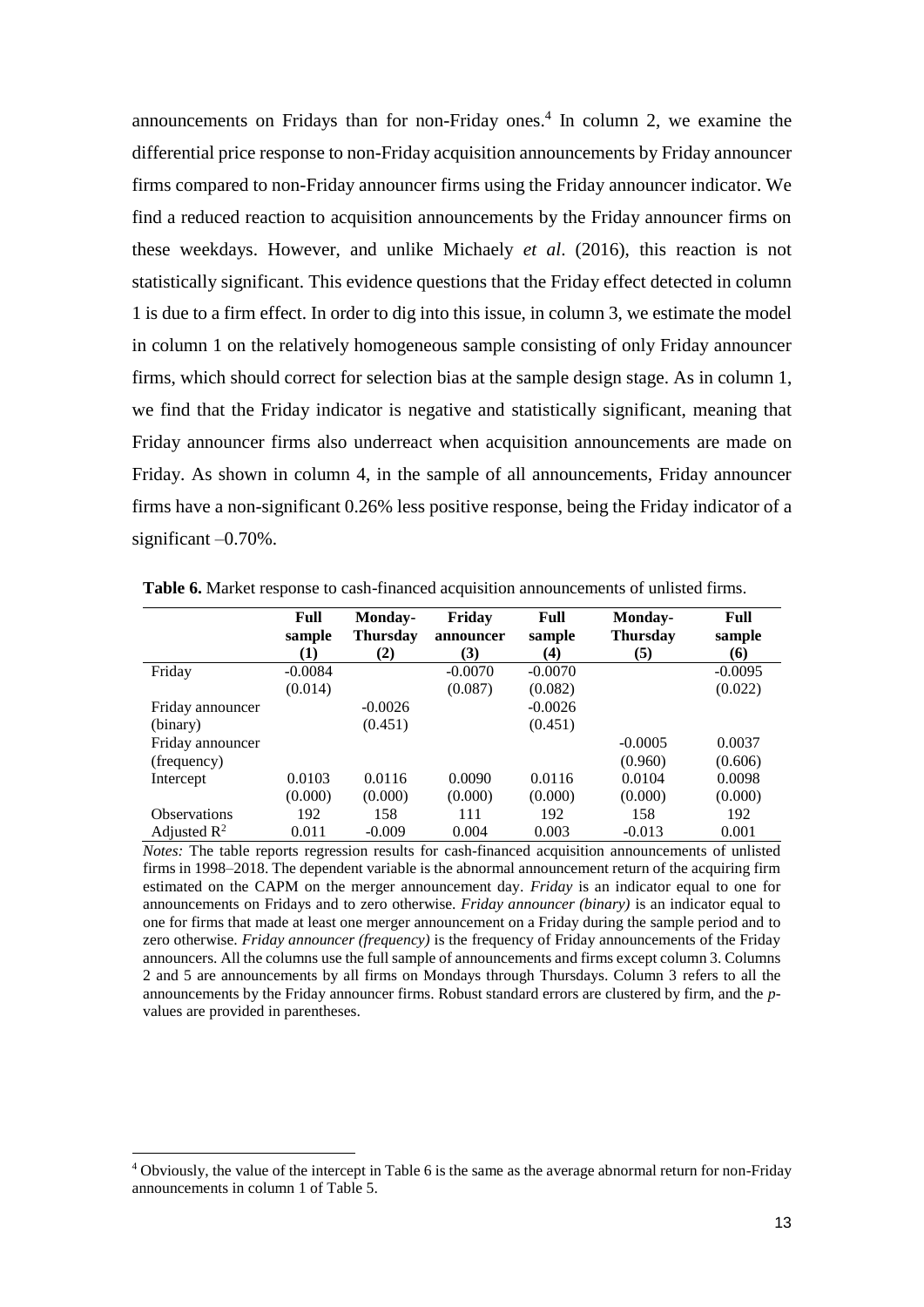In order to account for heterogeneity in the sample of Friday announcer firms, we replicate columns 2 and 4 by replacing the binary indicator of Friday announcer with the frequency of Friday announcements by the Friday announcers (columns 5 and 6, respectively). Again, our results show non-significant values for this variable.

Overall, results from Table 5 and Table 6 do not evidence that selection bias may distort the original finding of reduced reaction and investor inattention to cash-financed acquisition announcements of privately held firms on Fridays. Therefore, the results do not support *Hypothesis 1*.

Table 7 and Table 8 replicate Table 5 and Table 6, respectively, but now in terms of abnormal trading volume of acquirers at the announcement date. As in Farinós *et al*. (2021), column 1 shows that announcers experience a significantly higher average trading volume on the day of the acquisition announcement except for acquisition announcements made on Friday, which, in turn, is consistent with the inattention hypothesis. As in Table 5, when the sample is split into Friday and non-Friday announcers, we obtain a similar result for Friday announcers in column 2.

| Day of the acquisition | <b>Full sample</b> | <b>Friday announcers</b> | <b>Non-Friday announcers</b> |
|------------------------|--------------------|--------------------------|------------------------------|
| announcement           |                    | $\mathbf{2}$             | (3)                          |
| Monday-Thursday        | 0.1479             | 0.1331                   | 0.1634                       |
| $p$ -value             | 0.000              | 0.004                    | 0.003                        |
| N                      | 141                | 72                       | 69                           |
| Friday                 | 0.0682             | 0.0682                   |                              |
| $p$ -value             | 0.170              | 0.170                    |                              |
| N                      | 28                 | 28                       |                              |

**Table 7.** Acquirers' average abnormal trading volume on Friday vs. non-Friday all-cash acquisition announcements of unlisted firms.

*Notes:* The table reports regression results for cash-financed acquisition announcements of unlisted firms in 1998–2018. Column 1 includes the full sample of announcements and firms. Column 2 refers to all the announcements made by the Friday announcer firms. Column 3 refers to all the announcements made by the non-Friday announcer firms. Robust standard errors are clustered by firm.

Table 8 presents results for the differential abnormal trading volume activity in response to acquisition announcements. As in Farinós *et al*. (2021), though the abnormal trading volume for the Friday announcements is smaller than that of the non-Friday announcements, it is not significantly different (column 1). In column 2, we examine the differential trading volume response to non-Friday acquisition announcements by Friday announcer firms compared to non-Friday announcer firms using the Friday announcer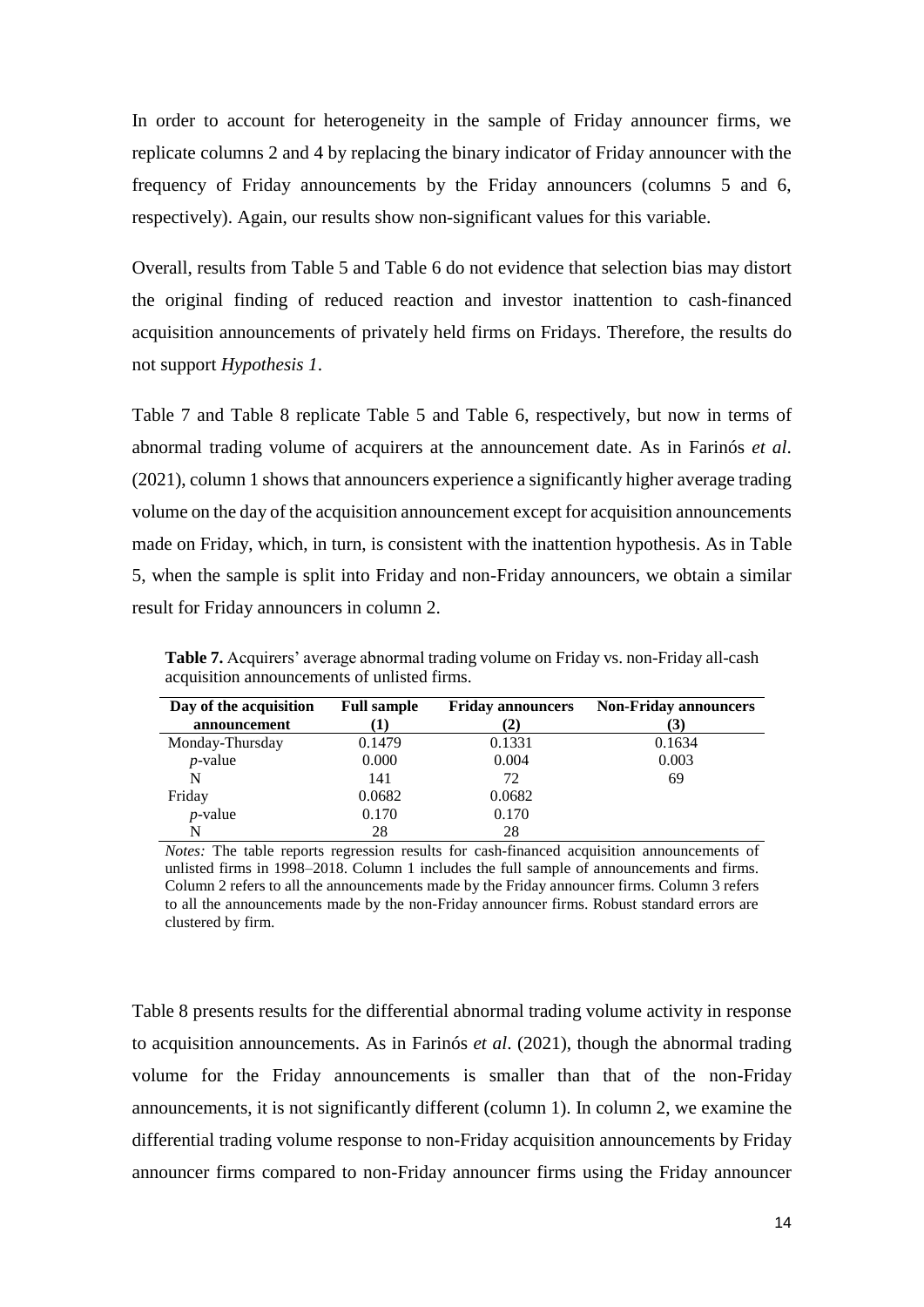indicator. Consistent with Table 7, we find a reduction in abnormal trading volume, but, then again, non-significant. When we estimate the model in column 1 on the relatively homogeneous sample consisting of only Friday announcer firms (column 3), we find that the Friday indicator is negative and statistically non-significant, which means that Friday announcer firms do not underreact when acquisition announcements are made on Friday either. Therefore, results from column 1 to 3 suggest a similar behaviour of the announcer firms and, thus, an absence of selection bias. The evidence from the remainder of columns points to this very conclusion when the sample of all announcements is employed with the Friday indicator (column 4) and even when we replace the binary indicator of Friday announcer with the frequency of Friday announcements by the Friday announcers (columns 5 and 6). Again, our results show non-significant values for this variable. As discussed above, evidence from Table 7 and 8 leads us to reject *Hypothesis 2*.

|                         | Full<br>sample<br>(1) | Monday-<br><b>Thursday</b><br>(2) | Friday<br>announcer<br>(3) | Full<br>sample<br>(4) | Monday-<br><b>Thursday</b><br>(5) | Full<br>sample<br>66) |
|-------------------------|-----------------------|-----------------------------------|----------------------------|-----------------------|-----------------------------------|-----------------------|
| Friday                  | $-0.0797$             |                                   | $-0.0649$                  | $-0.0649$             |                                   | $-0.0671$             |
|                         | (0.113)               |                                   | (0.193)                    | (0.185)               |                                   | (0.146)               |
| Friday announcer        |                       | $-0.0302$                         |                            | $-0.0302$             |                                   |                       |
| (binary)                |                       | (0.646)                           |                            | (0.646)               |                                   |                       |
| Friday announcer        |                       |                                   |                            |                       | $-0.0228$                         | $-0.0443$             |
| (frequency)             |                       |                                   |                            |                       | (0.892)                           | (0.741)               |
| Intercept               | 0.1479                | 0.1634                            | 0.1331                     | 0.1634                | 0.1515                            | 0.1549                |
|                         | (0.000)               | (0.002)                           | (0.004)                    | (0.002)               | (0.001)                           | (0.000)               |
| <b>Observations</b>     | 169                   | 141                               | 100                        | 169                   | 141                               | 169                   |
| Adjusted $\mathbb{R}^2$ | $-0.007$              | $-0.014$                          | $-0.020$                   | $-0.020$              | $-0.016$                          | $-0.021$              |

**Table 8.** Acquirer's abnormal trading volume on cash-financed acquisition announcements of unlisted firms.

*Notes:* The table reports regression results for cash-financed acquisition announcements of unlisted firms in 1998–2018. The dependent variable is the abnormal announcement trading volume of the acquiring firm estimated as the difference between the log transformation of the trading volume for day *t*<sub>0</sub> and the average of the log transformation of the trading volume for days  $-7$ ,  $-14$ ,  $-21$ , and  $-28$  relative to *t0*. *Friday* is an indicator equal to one for announcements that are made on Fridays and to zero otherwise. *Friday announcer (binary)* is an indicator equal to one for firms that made at least one merger announcement on a Friday during the sample period and to zero otherwise. *Friday announcer (frequency)* is the frequency of Friday announcements by the Friday announcers. All the columns except column 3 use the full sample of announcements and firms. Columns 2 and 5 are announcements by all firms made Mondays through Thursdays. Column 3 includes all the announcements by the Friday announcer firms. Robust standard errors are clustered by firm, and the *p*-values are provided in parentheses.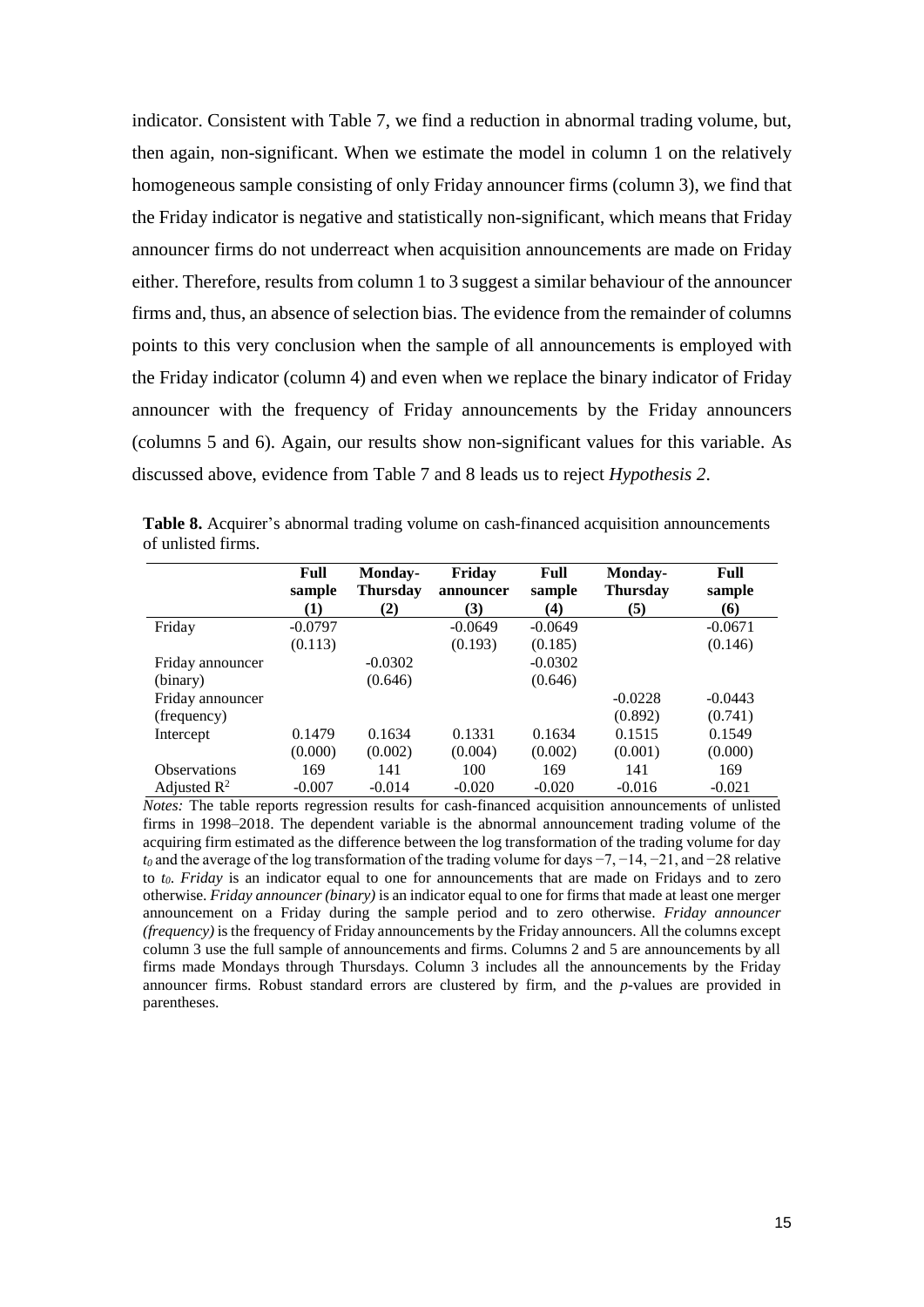#### *5.2. Friday and non-Friday announcer differences in observable firm characteristics*

Table 9 compares the average characteristics of Friday announcer and non-Friday announcer firms. In this univariate analysis, we do not find significant differences between these two groups for none of the firm characteristics.

|                     | Friday<br>announcer | <b>Non-Friday</b><br>announcer | $F - NF$ |
|---------------------|---------------------|--------------------------------|----------|
| Market value        | 4830.72             | 4457.57                        | 373.14   |
|                     | [111]               | [81]                           | (0.784)  |
| Stand, market value | 4.97                | 4.41                           | 0.56     |
|                     | [111]               | [81]                           | (0.682)  |
| <b>MTB</b>          | 2.90                | 3.08                           | $-0.19$  |
|                     | $[108]$             | [74]                           | (0.711)  |
| <b>ROA</b>          | 5.27                | 5.31                           | $-0.04$  |
|                     | [108]               | [76]                           | (0.960)  |
| Leverage            | 0.44                | 0.48                           | $-0.05$  |
|                     | $[110]$             | [79]                           | (0.138)  |
| Analysts            | 7.78                | 9.11                           | $-1.33$  |
|                     | [85]                | [64]                           | (0.379)  |

**Table 9.** Firm characteristics for Friday announcer firms (F) and non-Friday announcer firms (NF).

*Notes:* The table reports the average of firm characteristics for announcements made by Friday announcer (F) and non-Friday announcer (NF) firms. The number of observations is presented in brackets. The *p*-values are presented in parentheses. The *t*-tests for the mean differences assume unequal variances.

In Table 10 we identify, from a multivariate perspective, the observable firm characteristics that appear to be predictors of an acquirer being a Friday announcer firm.<sup>5</sup> None of the observable characteristics is significant, either in the probit regression or the tobit regression. Therefore, *Hypothesis 3* is rejected.

In brief, the results from Table 9 and 10 reinforce the intuition from previous sections that the market underreaction to Friday announcements of all-cash acquisitions of unlisted firms in the Spanish market is not determined by a firm effect.

1

<sup>5</sup> We rerun both regressions excluding the variable *analysts* (for which data is available since 2005) so the number of observations increased 28% until 177. The results are analogous to those presented in Table 10.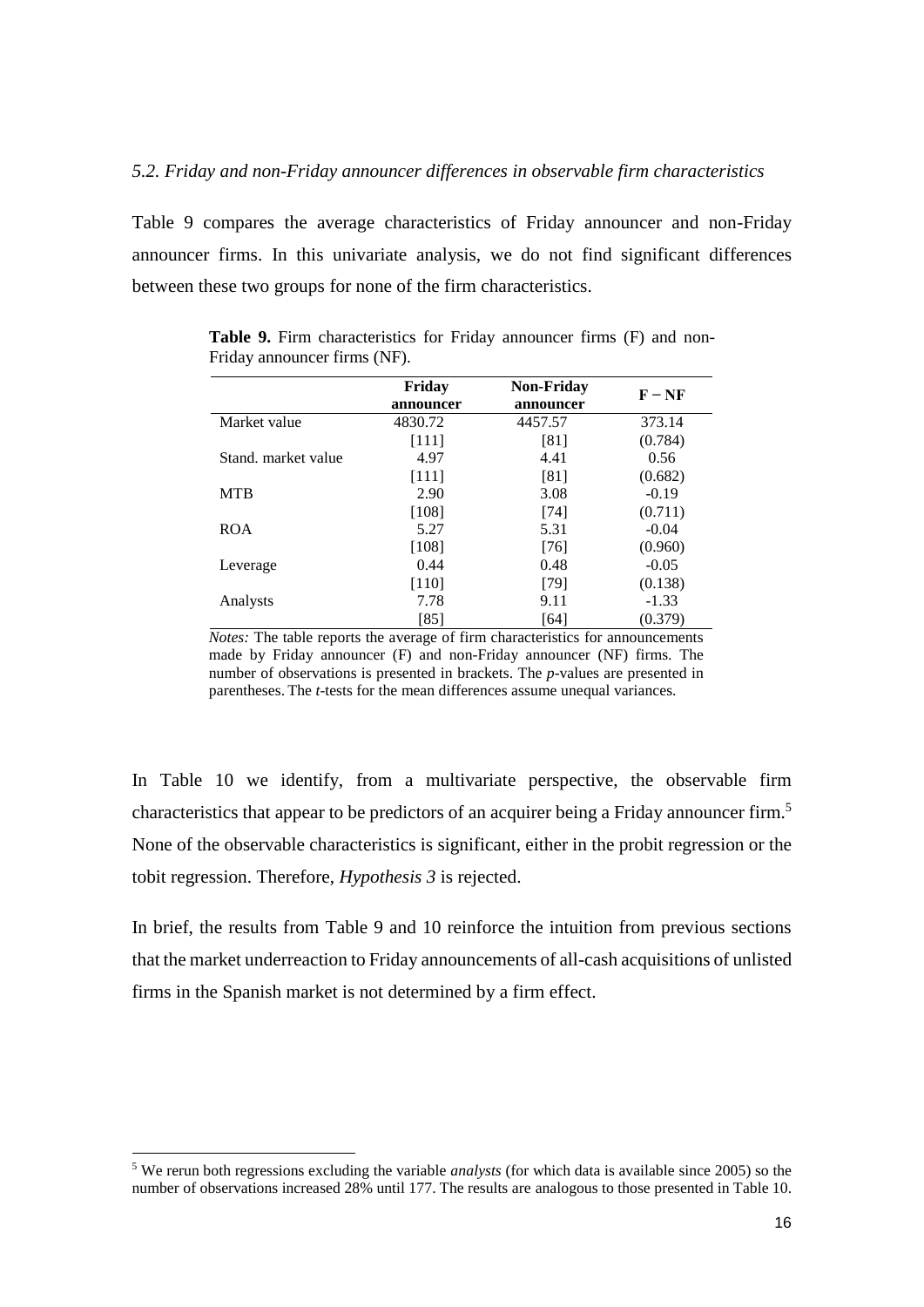|                       | Dependent variable      |                            |  |  |
|-----------------------|-------------------------|----------------------------|--|--|
|                       | <b>Friday announcer</b> | <b>Frequency of Friday</b> |  |  |
|                       | indicator               | announcements              |  |  |
|                       | (1)                     | (2)                        |  |  |
| Stand, market value   | 0.0050                  | 0.0021                     |  |  |
|                       | (0.807)                 | (0.709)                    |  |  |
| <b>MTB</b>            | 0.0171                  | 0.0127                     |  |  |
|                       | (0.626)                 | (0.245)                    |  |  |
| <b>ROA</b>            | $-0.0116$               | 0.0027                     |  |  |
|                       | (0.740)                 | (0.802)                    |  |  |
| Leverage              | $-0.2680$               | 0.0692                     |  |  |
|                       | (0.704)                 | (0.723)                    |  |  |
| Analysts              | $-0.0146$               | $-0.0082$                  |  |  |
|                       | (0.511)                 | (0.204)                    |  |  |
| Intercept             | 0.4955                  | 0.0955                     |  |  |
|                       | (0.236)                 | (0.335)                    |  |  |
| <b>Observations</b>   | 138                     | 138                        |  |  |
| Pseudo $\mathbb{R}^2$ | 0.011                   | 0.0440                     |  |  |

**Table 10.** Likelihood of being a Friday announcer firm.

*Notes:* Column 1 shows the results for the probit regression, where the dependent variable is the Friday announcer firm indicator that takes value one if the acquisition announcement is made by a Friday announcer firm and zero otherwise. Results from the tobit regression appear in column 2, where the dependent variable is the frequency of Friday announcements by the acquirers in the full sample. Robust standard errors are clustered by firm, and the *p*-values are provided in parentheses.

#### **6. Conclusions**

Although prior research has found that acquirers of unlisted target firms gain positive and significant abnormal returns in cash-financed acquisition announcements regardless of firm and deal characteristics, Farinós *et al*. (2021) show, for the first time, market underreaction to acquisition announcements on Friday. This Friday effect is consistent with the inattention hypothesis.

In this research, we have explored whether this evidence is spurious, as Michaely *et al*. (2016) suggest for several corporate events in the U.S. market. Specifically, these authors claim that the market underreaction to Friday announcements is not related to the day of the week on which the announcement is made; instead, they claim that it is caused by the differences between the characteristics of the firms that make Friday announcements and those of firms that do not make Friday announcements. That is, it is a consequence of selection bias.

Unlike Michaely *et al*. (2016), we extend our analysis of the abnormal return market response to Friday acquisition announcements to market response in terms of abnormal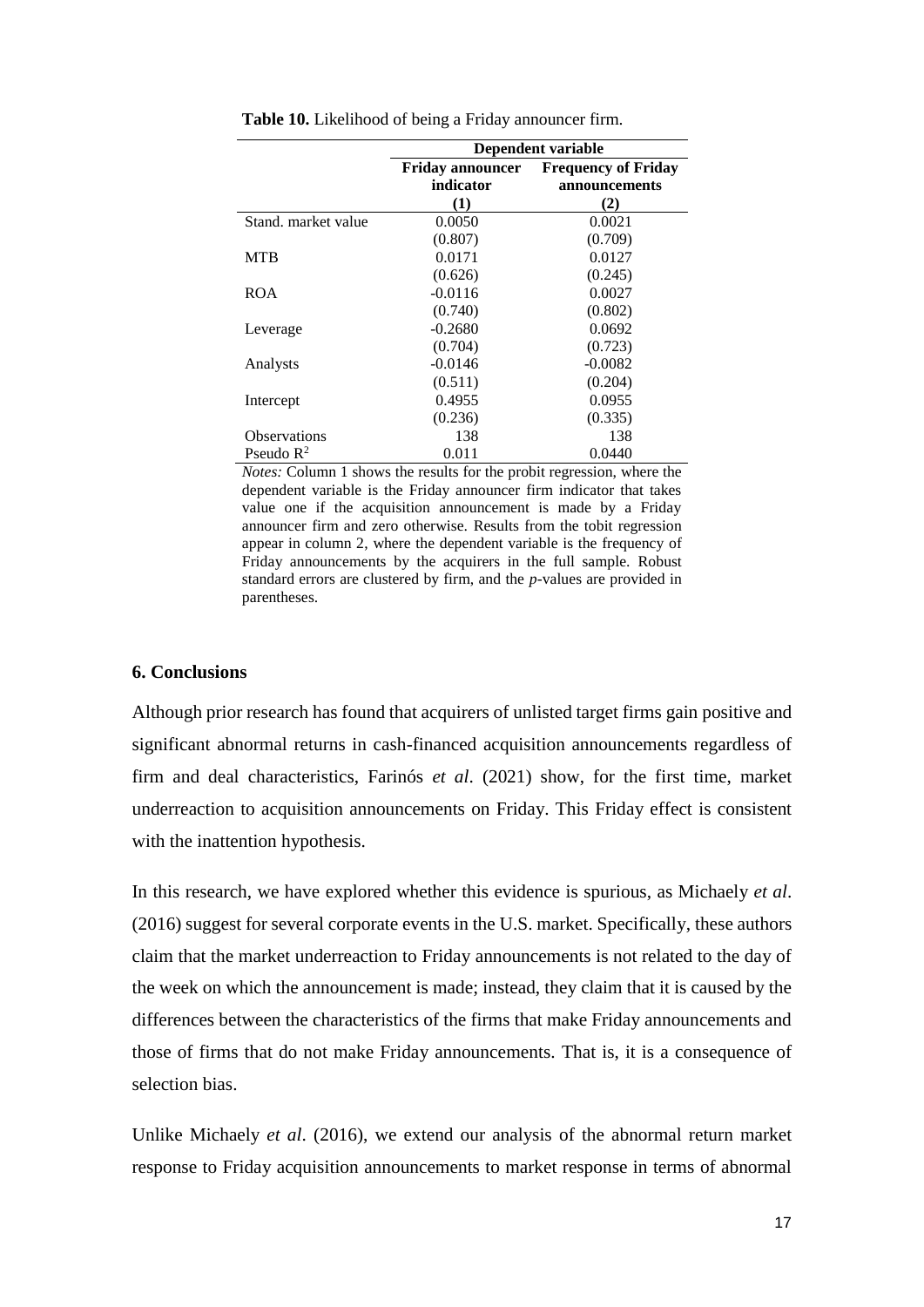trading volume. We employ a final sample of 192 all-cash acquisition announcements of unlisted target firms released by listed Spanish firms from 1998 to 2018.

Overall, our results for both abnormal return and abnormal trading activity do not evidence that selection bias may distort the original finding of reduced reaction and investor inattention to cash-financed acquisition announcements of privately held firms on Fridays. As expected from these results, we do not find significant differences between Friday announcer firms' observable firm characteristics and those of non-Friday announcer firms from neither a univariate nor a multivariate perspective. Therefore, we conclude that the market does not react differently to the type of firms that make their announcements on Fridays. Instead, inattention remains a reasonable explanation.

The evidence presented here does not put an end to the research in the field. Future research should address, for example, the relation between the Friday market underreaction and changes in the balance between liquidity (retail) traders and sophisticated (institutional) traders. In any case, this research shows that out-of-sample evidence from developed country capital markets is relevant in order to test the generalization of U.S. market results.

## **References**

- Adra, S. and L.G. Barbopoulos (2018): "The valuation effects of investor attention in stock-financed acquisitions", *Journal of Empirical Finance* 45, 108–125.
- Ben-Rephael, A., Z. Da and R.D. Israelsen (2017): "It depends on where you search: Institutional investor attention and underreaction to news", *The Review of Financial Studies* 30, 3009–3047.
- Capron, L. and J. Shen (2007): "Acquisitions of private vs. public firms: Private information, target selection, and acquirer returns", *Strategic Management Journal* 28, 891–911.
- Chang, S. (1998): "Takeovers of privately held targets, methods of payment, and bidder returns", *Journal of Finance* 53, 773–784.
- DeHaan, E., T. Shevlin and J. Thornock (2015): "Market (in) attention and the strategic scheduling and timing of earnings announcements", *Journal of Accounting and Economics* 60, 36–55.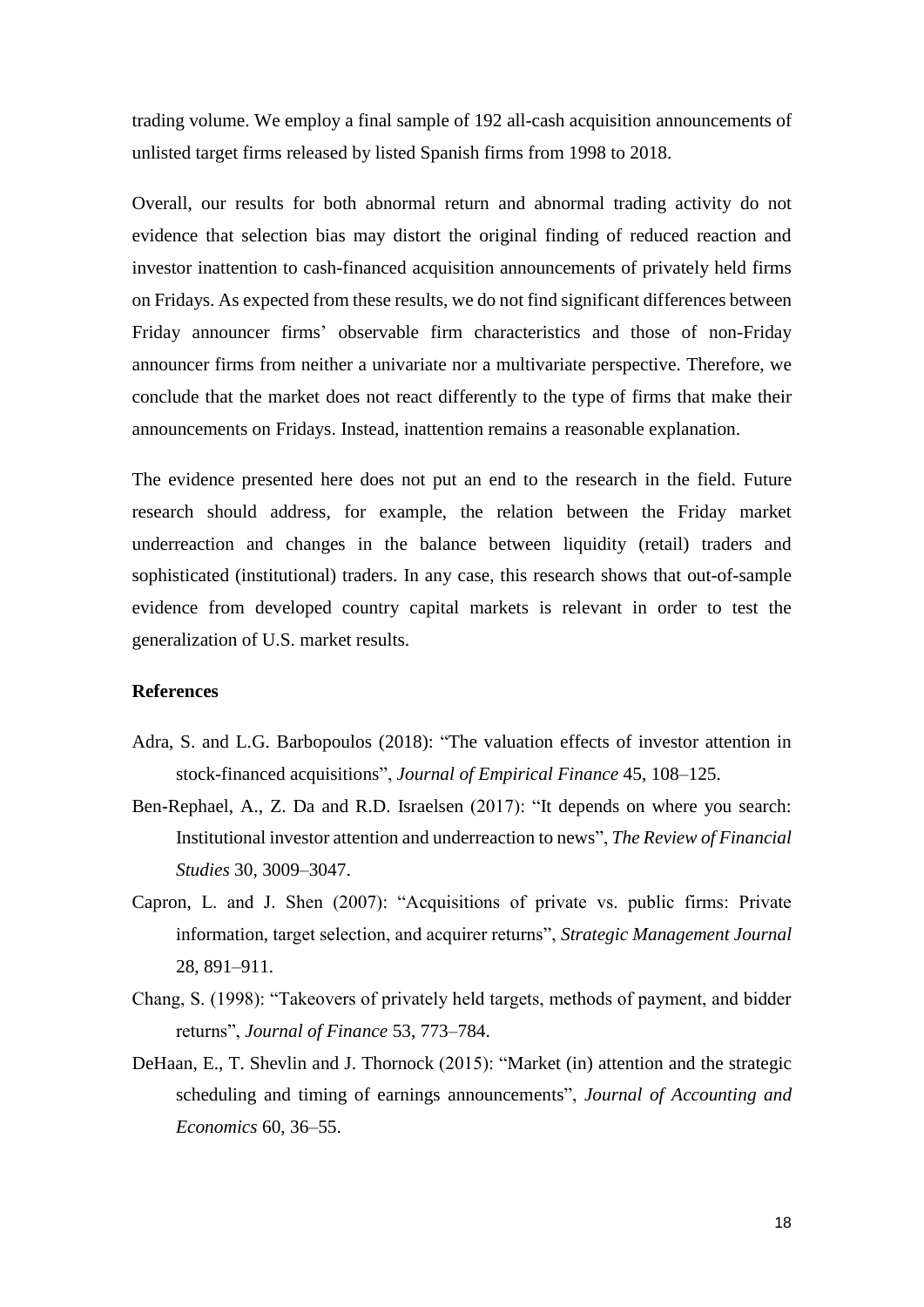- DellaVigna, S. and J.M. Pollet (2009): "Investor inattention and Friday earnings announcements", *Journal of Finance* 64, 709–749.
- Draper, P. and K. Paudyal (2006): "Acquisitions: Private versus Public", *European Financial Management* 12, 57–80.
- Farinós, J.E., B. Herrero and M.A. Latorre (2017): "The decision to acquire listed vs. unlisted firms: Determinants and value effects in the Spanish stock market", *Revista de Economía Aplicada* 73, 55–94.
- Farinós, J.E., B. Herrero and M.A. Latorre (2021): "Investor inattention to all‐cash acquisition announcements: A joint day‐time analysis in the Spanish market", *Sustainability* 13, 721.
- Feito-Ruiz, I., A.I. Fernández and S. Menéndez-Requejo (2014): "Determinants of acquisition of listed versus unlisted firms in different legal and institutional environments", *Applied Economics* 46, 2814–2832.
- Heckman, J.J. (1979): "Sample selection bias as a specification error", *Econometrica* 47, 153–161.
- Hirshleifer, D., S.S. Lim and S.H. Teoh (2009): "Driven to distraction: Extraneous events and underreaction to earnings news", *Journal of Finance* 64, 2289–2325.
- Louis, H. and A. Sun (2010): "Investor inattention and the market reaction to merger announcements", *Management Science* 56, 1781–1793.
- Martynova, M. and L. Renneboog (2008): "A century of corporate takeovers: What have we learned and where do we stand?", *Journal of Banking and Finance* 32, 2148– 2177.
- Martynova, M. and L. Renneboog (2011): "The performance of the European market for corporate control: Evidence from the fifth takeover wave", *European Financial Management* 17, 208–259.
- Michaely, R., A. Rubin and A. Vedrashko (2016): "Are Friday announcements special? Overcoming selection bias", *Journal of Financial Economics* 122, 65–85.
- Mitchell, M.L. and E. Stafford (2000): "Managerial decisions and long-term stock price performance", *Journal of Business* 73, 287–329.
- Padungsaksawasdi, C., S. Treepongkaruna and R. Brooks (2019): "Investor attention and stock market activities: New evidence from panel data", *International Journal of Financial Studies* 7, 30.
- Petmezas, D. (2009): "What drives acquisitions? Market valuations and bidder performance", *Journal of Multinational Financial Management* 19, 54–74.